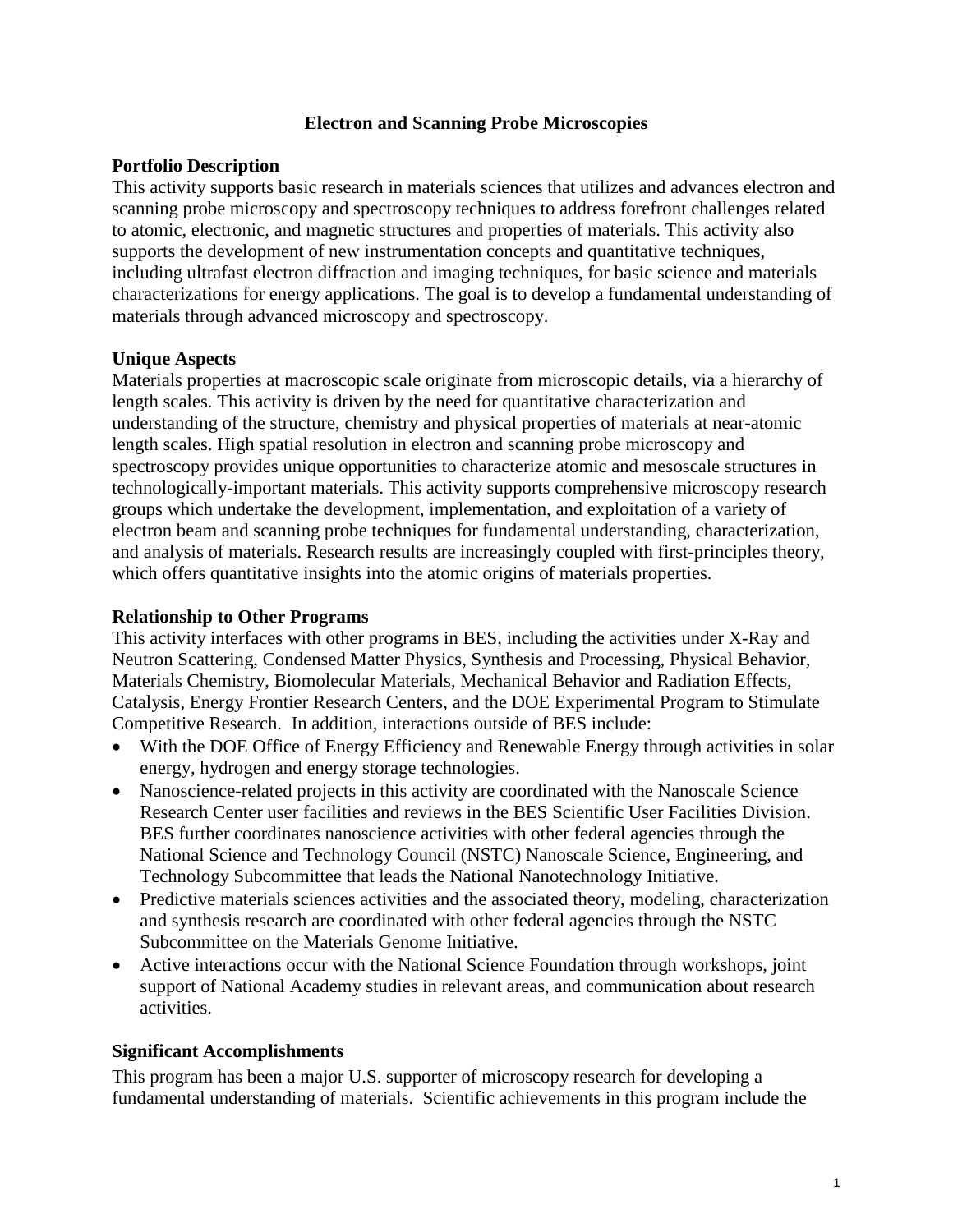development of leading U.S. capabilities for materials characterization at subangstrom length scales that are coupled with advances in detectability limits and precision quantitative analytical measurement. Historical accomplishments include: the development of the Embedded Atom Method to study defects in materials, which revolutionized computational materials science by permitting large scale simulations of materials structure and evolution; the successful correction of electron microscope lens aberrations that allowed the first spectroscopic imaging of single atoms within a solid; the development of dynamic transmission electron microscopy, which couples high time resolution (~nanoseconds) with high spatial resolution (~nanometers), providing a unique tool for probing and understanding materials dynamics; and the visualization of electronic structure at the nanometer and atomic scale by spectroscopic imaging scanning tunneling microscopy which contributed to the understanding of the electronic transport mechanisms for superconductivity.

Recent accomplishments include:

- The discovery of the first solid-state triple point in vanadium dioxide.
- A new mechanism of thermal transport using electron thermal microscopy.
- The direct observation of nanoscale ferroelectric switching in real-time.
- New insights on the superconductivity of heavy fermions and magnetic superconductors through the developments of state-of-the-art scanning tunneling microscopy techniques.

#### **Mission Relevance**

This activity is relevant to materials research and energy technologies through the structural and functionality determination of mesostructured materials for a wide range of energy generation and use technologies. The nation's long-term energy needs present many fundamental challenges that require new materials and characterization tools such as electron beam and scanning probes. Performance improvements for environmentally acceptable energy generation, transmission, storage, and conversion technologies depend on a detailed understanding of the atomic, electronic, and magnetic structures found in advanced materials; electron and scanning probe microscopies and associated spectroscopy are among the primary tools for characterization of these structures. Analysis of the surface and interior of nano- or meso-scale structures related to the functionality of materials often require *in situ* and *in operando* microscopy techniques under various environments.

# **Scientific Challenges**

Researchers addressing major scientific challenges supported by this activity require utilization of advanced, innovative imaging and spectroscopy to solve forefront scientific problems in understanding materials properties and functionality. Relevant research challenges are: imaging functionality at the near-atomic or mesoscale; development of a fundamental understanding of electron scattering and nanoscale ordering phenomena in matter; utilization of high-resolution, quantitative analysis of nano- and mesoscale materials to understand the origin of macroscopic properties and enable the design of high-performance materials; understanding the correlation between electrons and spins at nanoscale, and their dynamics and transport properties; determination of interface structures and understanding the link between surface/interface/defect structures and materials properties; combining electron and scanning probes to study complex properties; probing the local properties of materials at the atomic or molecular scale with *in situ* and *in operando* microscopy in the end-use application environment; development of timeresolved microscopy with high spatial, temporal and energy resolutions to study the atomic level